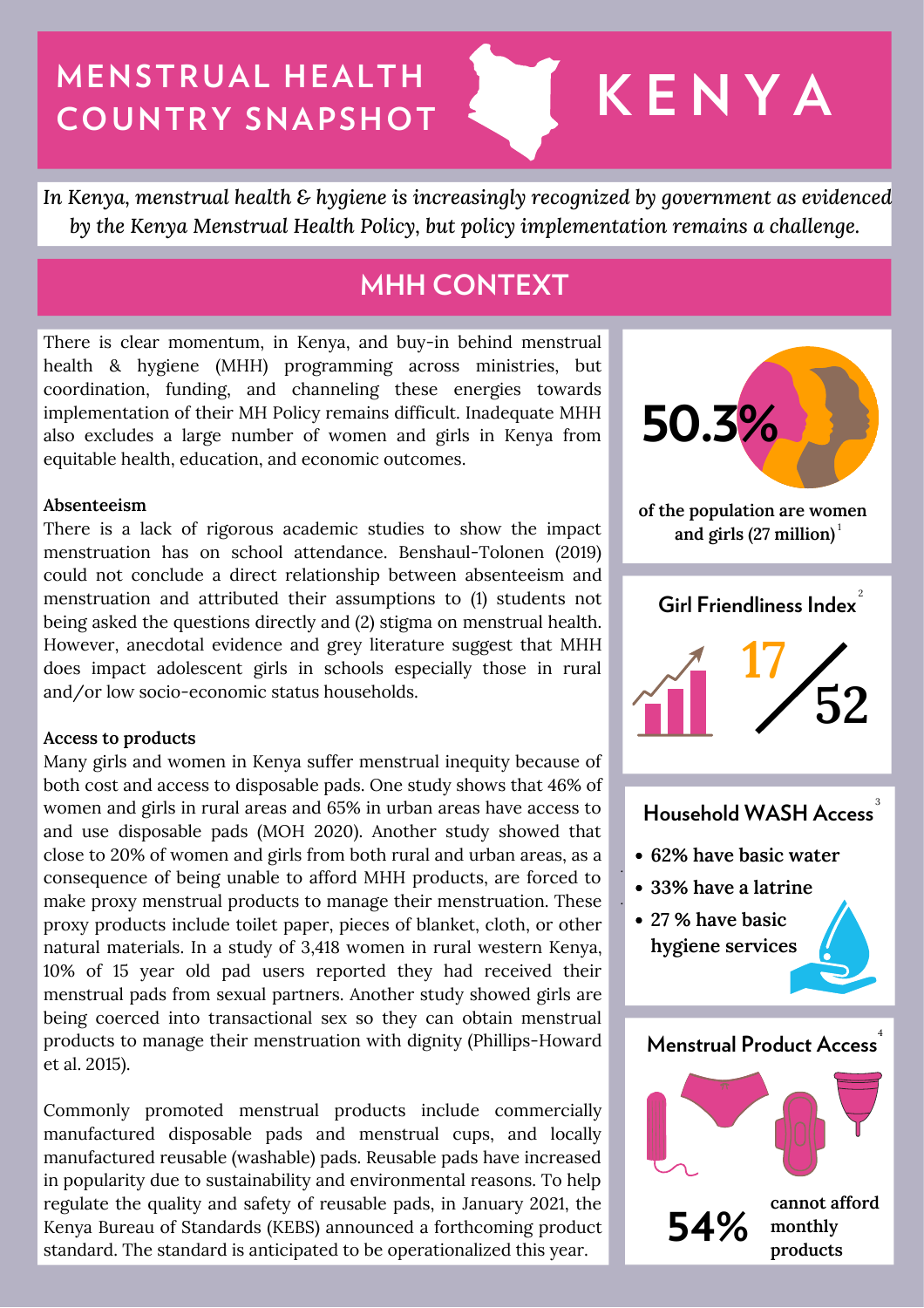# **MHH CONTEXT**

#### **Access to education and information**

In Kenya, the median age for menarche is 14.4 years of age. Within the population of menstruating girls, 87.7% receive information on menstruation from their mothers and 15.5% from their teachers. However, the majority of conversations between parents and daughters focuses on avoiding teenage pregnancy, so little attention is given to menstruation (MOH 2020).

Studies show that women and girls have limited access to comprehensive and accurate MHH education. Conversations and attitudes toward menstruation are often believed to be a part of a 'culture of silence' that does not allow women and girls' to discuss sexuality and menstruation. This stigma and silence leads to almost half of girls surveyed, by the Ministry of Health, to believe it is incorrect to talk about or discuss menstruation (MOH 2020). Access to accurate and age appropriate MHH education greatly influences the type and degree of menstrual stigma in communities – which can limit freedoms including food restrictions, social interaction, mobility, and ability to excel in school and work (Amaya, Marcatili, & Bhavaraju 2020). Negative consequences of women and girls being unable to discuss menstruation are shame and confusion, poor hygiene during menstruation, urinary tract and vaginal infections, absenteeism from school and work and a sense of poor selfworth.

#### **Access to WASH, including schools**

Many schools and communities in Kenya are faced with water and sanitary facilities challenges (Simiyu et al. 2020). MoH (2016) revealed that only 18% of learning institutions had water taps near toilets while 82% had water closets with no running water. The study further showed that many households ferried water from storage containers while urban dwellers purchased water from vendors.

According to Gudda (2019) and MoH (2018), general disposal of sanitary products in schools and families in Kenya is done in pit latrines. That is; 65% in the rural areas and 50% in the urban areas. Further, the study showed that 38% of the waste was either collected or thrown in the rubbish pit (9%) in urban settings.

#### **Myths and taboos**

Majority of Kenyan cultures believe that menstruating women and girls are dirty and that menstrual blood is contaminated. For example, menstrual blood is believed to contaminate sacred places and menstruating women will cause chaos to others. Further, women are not allowed to go near the vegetable plantation because it is believed the vegetables will either dry up or be inedible/ unsellable (MacLean, Hearle, & Ruwanpura 2020).

In one study conducted by the Ministry of Health (2016) 50% of the women and girl respondents reported that menstrual blood contains harmful substances.

**Stigma & Taboo** 5

**50%**

**0%**

**of women and girls reported a belief that menstrual blood contains harmful substances**



**VAT on Products**